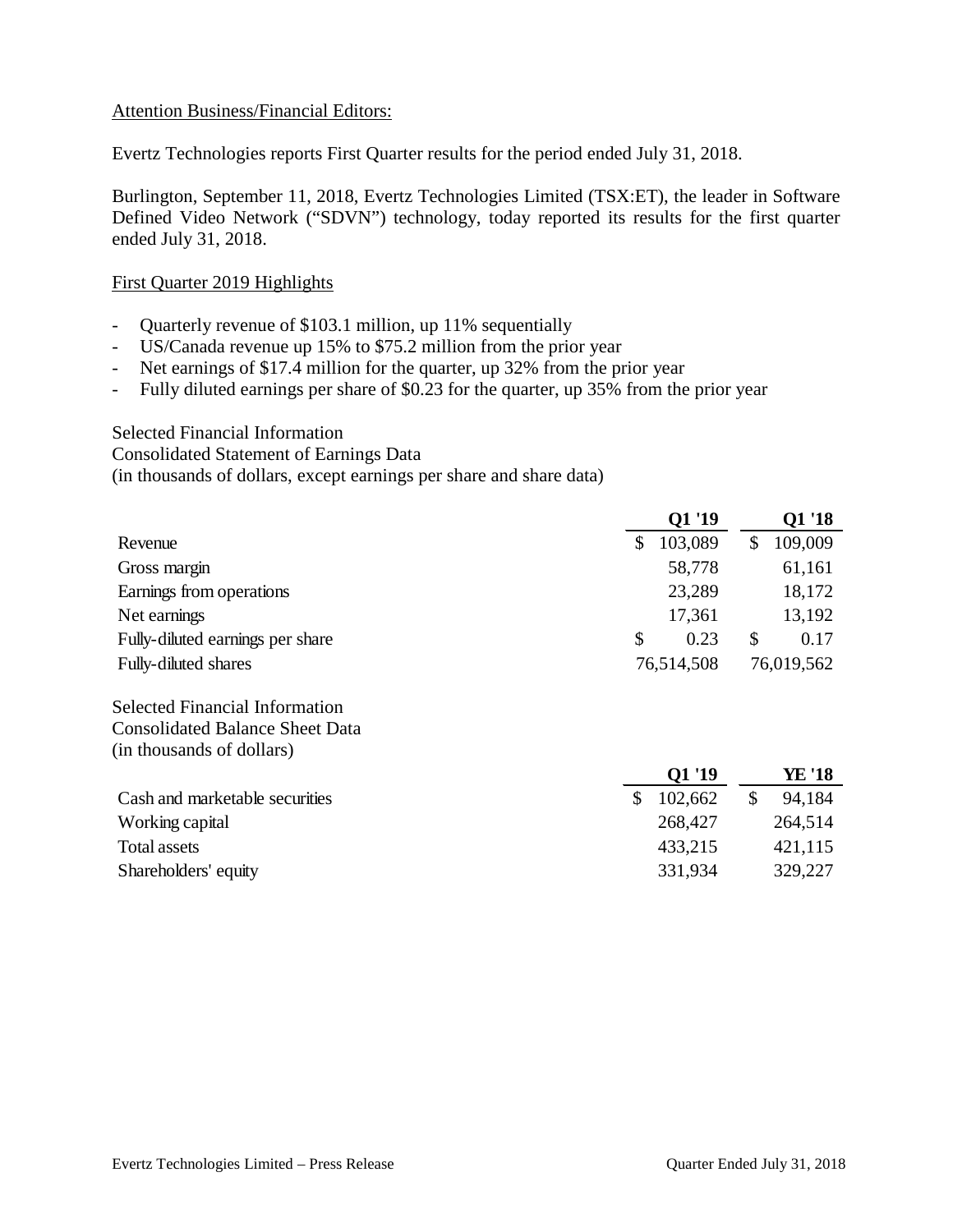## Revenue

For the quarter ended July 31, 2018, revenues were \$103.1 million, compared to revenues of \$109.0 million for the quarter ended July 31, 2017. For the quarter, revenues in the United States/Canada region were \$75.2 million, compared to \$65.4 million in the same quarter last year. The International region had revenues of \$27.9 million, compared to \$43.6 million in the same quarter last year.

# Gross Margin

For the quarter ended July 31, 2018, gross margin was \$58.8 million as compared to \$61.2 million in the same quarter last year. Gross margin percentage was approximately 57.0% as compared to 56.1% in the quarter ended July 31, 2017.

# Earnings

For the quarter ended July 31, 2018, net earnings were \$17.4 million as compared to \$13.2 million in the corresponding period last year.

For the quarter ended July 31, 2018, earnings per share on a fully-diluted basis were \$0.23 as compared to \$0.17 in the corresponding period last year.

# Operating Expenses

For the quarter ended July 31, 2018, selling and administrative expenses were \$15.9 million as compared to \$15.8 million for the quarter ended July 31, 2017.

For the quarter ended July 31, 2018, gross research and development expenses were \$21.3 million as compared to \$19.3 million for the quarter ended July 31, 2017.

### Liquidity and Capital Resources

The Company's working capital as at July 31, 2018 was \$268.4 million as compared to \$264.5 million on April 30, 2018.

Cash and marketable securities were \$102.7 million as at July 31, 2018 as compared to \$94.2 million on April 30, 2018.

Cash generated from operations was \$24.2 million for the quarter ended July 31, 2018 as compared to \$32.2 million for the quarter ended July 31, 2017. Before taking into account taxes and the changes in non-cash working capital and current taxes, the Company generated \$20.3 million from operations for the quarter ended July 31, 2018 compared to \$15.5 million for the same period last year.

For the quarter, the Company used \$13.0 million from investing activities which was principally driven by the purchase of marketable securities of \$10.8 million and capital equipment of \$2.3 million.

For the quarter ended, the Company used cash in financing activities of \$13.5 million which was principally a result of the payment of dividends of \$13.8 million.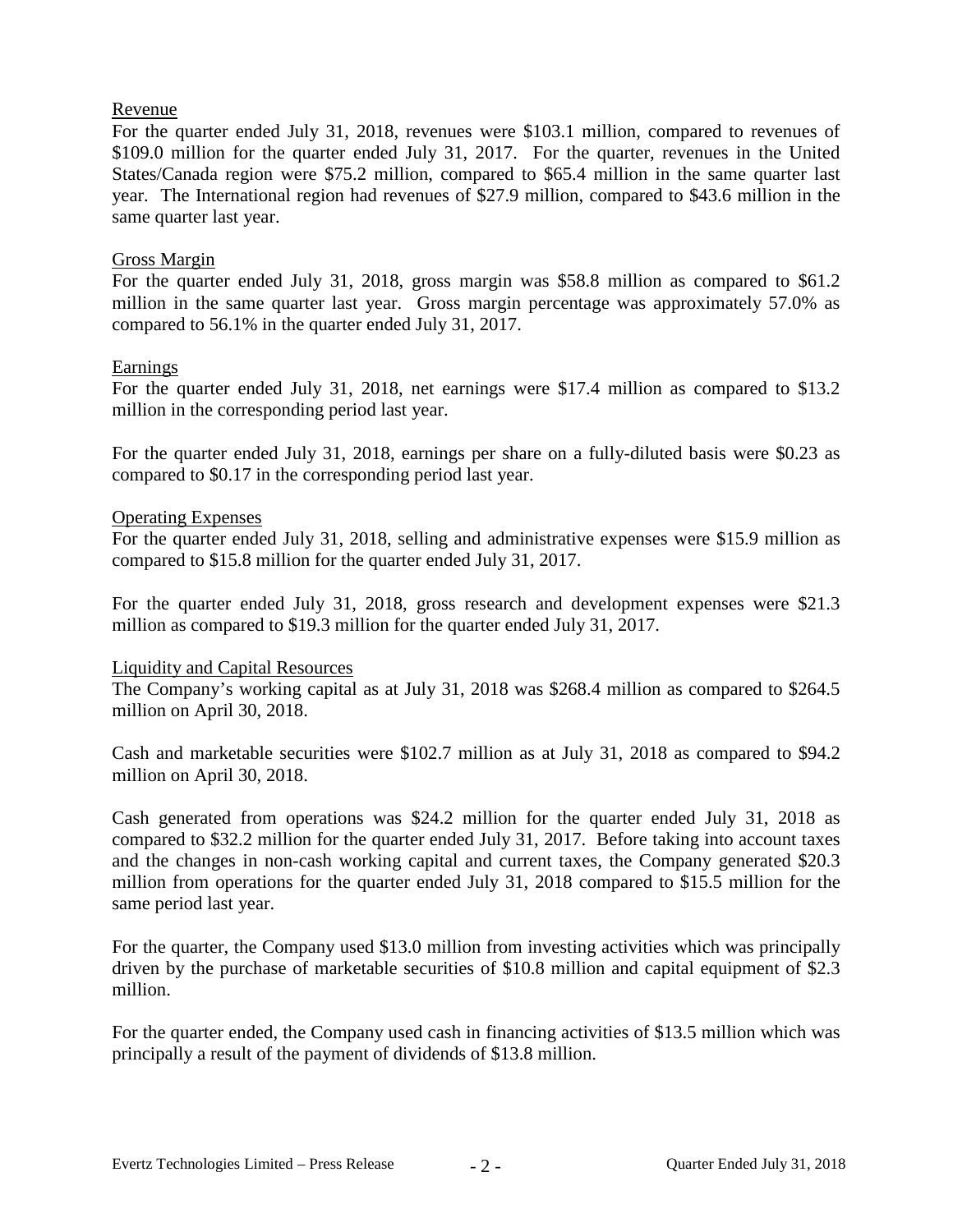# Shipments and Backlog

At the end of August 2018, purchase order backlog was in excess of \$81 million and shipments during the month of August 2018 were \$41 million.

# Dividend Declared

Evertz Board of Directors declared a regular quarterly dividend on September 11, 2018 of \$0.18 per share.

The dividend is payable to shareholders of record on September 21, 2018 and will be paid on or about September 28, 2018.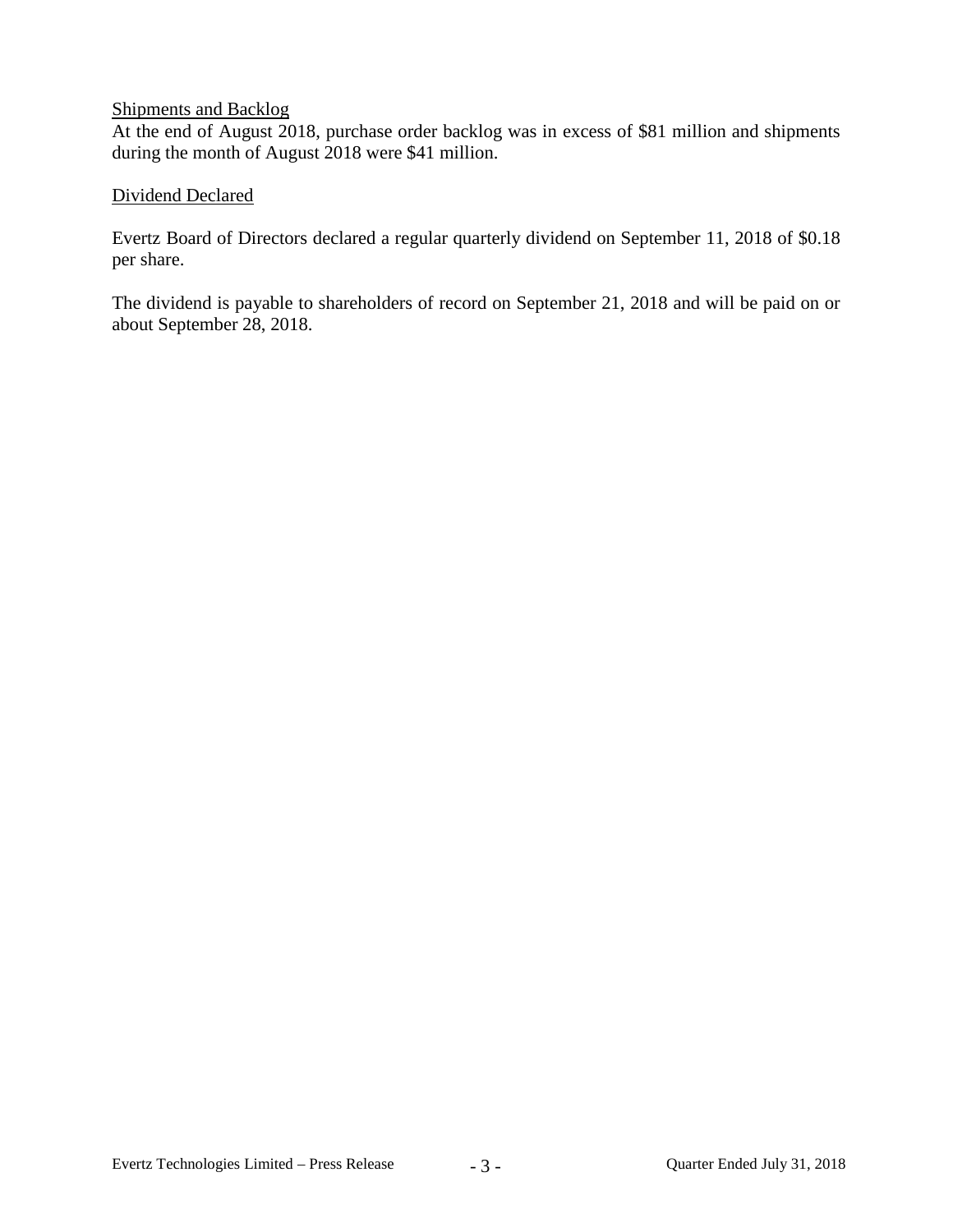# **Selected Consolidated Financial Information**

(in thousands of dollars, except earnings per share and percentages)

|                                                       | Three months ended   |    | Three months ended   |  |  |
|-------------------------------------------------------|----------------------|----|----------------------|--|--|
|                                                       | <b>July 31, 2018</b> |    | <b>July 31, 2017</b> |  |  |
| Revenue                                               | \$<br>103,089        | \$ | 109,009              |  |  |
| Cost of goods sold                                    | 44,311               |    | 47,848               |  |  |
| Gross margin                                          | \$<br>58,778         | \$ | 61,161               |  |  |
| Expenses                                              |                      |    |                      |  |  |
| Selling and administrative                            | 15,905               |    | 15,827               |  |  |
| General                                               | 1,339                |    | 2,097                |  |  |
| Research and development                              | 21,320               |    | 19,272               |  |  |
| Investment tax credits                                | (2,003)              |    | (2,451)              |  |  |
| Foreign exchange (gain) loss                          | (1,072)              |    | 8,244                |  |  |
|                                                       | 35,489               |    | 42,989               |  |  |
| Earnings before undernoted                            | \$<br>23,289         | \$ | 18,172               |  |  |
| Finance income                                        | 359                  |    | 101                  |  |  |
| Finance costs                                         | (426)                |    | (48)                 |  |  |
| Other income and expenses                             | 135                  |    | 29                   |  |  |
| Earnings before income taxes                          | \$<br>23,357         | \$ | 18,254               |  |  |
| Provision for (recovery of) income taxes              |                      |    |                      |  |  |
| Current                                               | 5,618                |    | 5,855                |  |  |
| Deferred                                              | 378                  |    | (793)                |  |  |
|                                                       | \$<br>5,996          | \$ | 5,062                |  |  |
| Net earnings for the period                           | \$<br>17,361         | \$ | 13,192               |  |  |
| Net earnings attributable to non-controlling interest | 88                   |    | 114                  |  |  |
| Net earnings attributable to shareholders             | 17,273               |    | 13,078               |  |  |
| Net earnings for the period                           | \$<br>17,361         | \$ | 13,192               |  |  |
|                                                       |                      |    |                      |  |  |
| Earnings per share:                                   |                      |    |                      |  |  |
| <b>Basic</b>                                          | \$<br>0.23           | \$ | 0.17                 |  |  |
| Diluted                                               | \$<br>0.23           | \$ | 0.17                 |  |  |
| <b>Consolidated Balance Sheet Data</b>                | As at                |    | As at                |  |  |
|                                                       | July 31, 2018        |    | April 30, 2018       |  |  |
| Cash and marketable securities                        | \$<br>102,662        | \$ | 94,184               |  |  |
| Inventory                                             | \$<br>167,109        | \$ | 168,070              |  |  |
| Working capital                                       | \$<br>268,427        | \$ | 264,514              |  |  |
| Total assets                                          | \$<br>433,215        | \$ | 421,115              |  |  |
| Shareholders' equity                                  | \$<br>331,934        | \$ | 329,227              |  |  |
| Number of common shares outstanding:                  |                      |    |                      |  |  |
| <b>Basic</b>                                          | 76,497,746           |    | 76,481,746           |  |  |
| Fully-diluted                                         | 78,739,746           |    | 78,722,746           |  |  |
| Weighted average number of shares outstanding:        |                      |    |                      |  |  |
| Basic                                                 | 76,488,876           |    | 76,211,007           |  |  |
| Fully-diluted                                         | 76,514,508           |    | 76, 347, 750         |  |  |